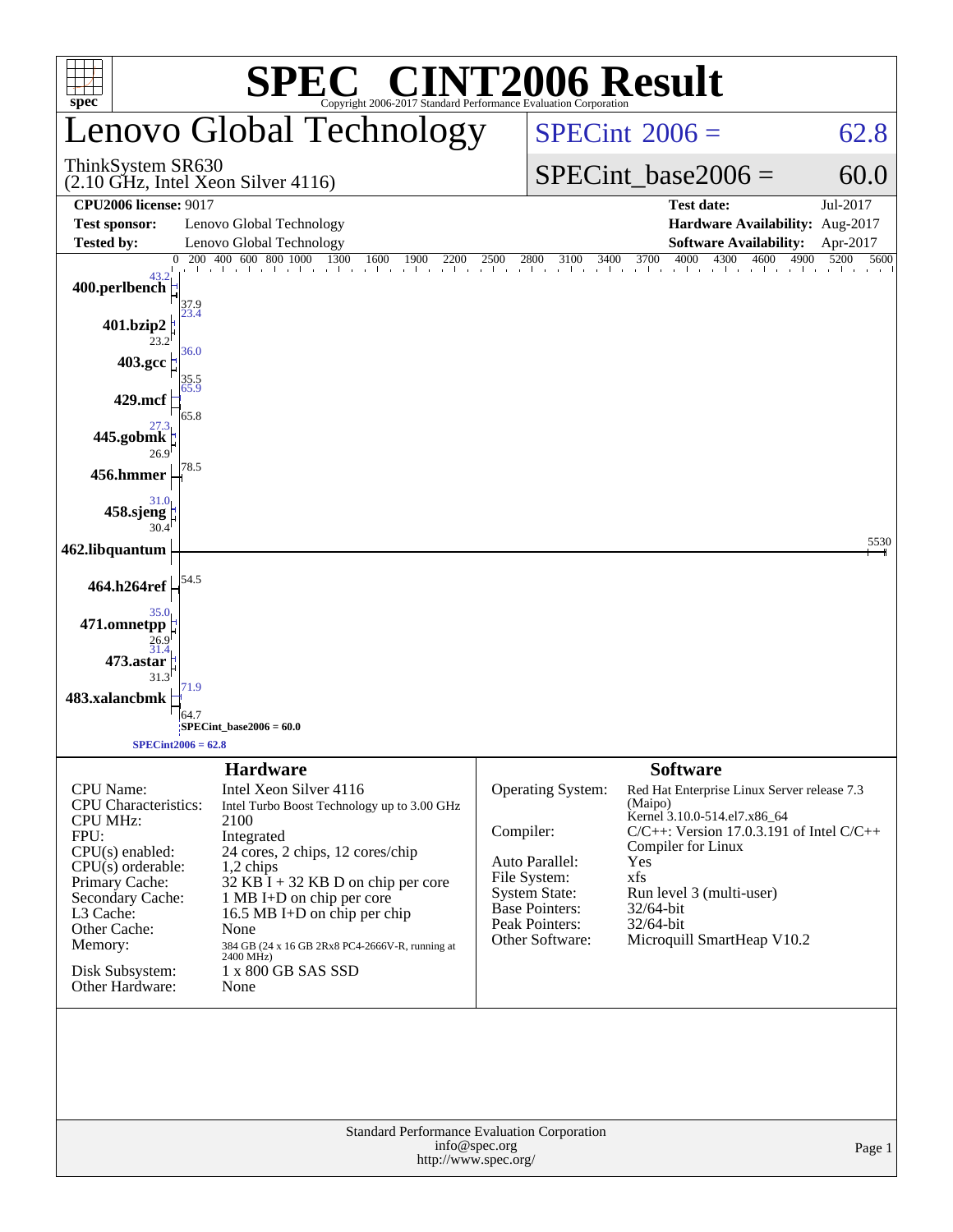

### enovo Global Technology

#### ThinkSystem SR630

(2.10 GHz, Intel Xeon Silver 4116)

 $SPECint2006 = 62.8$  $SPECint2006 = 62.8$ 

### SPECint base2006 =  $60.0$

**[Test sponsor:](http://www.spec.org/auto/cpu2006/Docs/result-fields.html#Testsponsor)** Lenovo Global Technology **[Hardware Availability:](http://www.spec.org/auto/cpu2006/Docs/result-fields.html#HardwareAvailability)** Aug-2017

**[CPU2006 license:](http://www.spec.org/auto/cpu2006/Docs/result-fields.html#CPU2006license)** 9017 **[Test date:](http://www.spec.org/auto/cpu2006/Docs/result-fields.html#Testdate)** Jul-2017 **[Tested by:](http://www.spec.org/auto/cpu2006/Docs/result-fields.html#Testedby)** Lenovo Global Technology **[Software Availability:](http://www.spec.org/auto/cpu2006/Docs/result-fields.html#SoftwareAvailability)** Apr-2017

#### **[Results Table](http://www.spec.org/auto/cpu2006/Docs/result-fields.html#ResultsTable)**

|                    | <b>Base</b>                                                                                              |              |                |       |                | <b>Peak</b> |                |              |                |              |                |              |
|--------------------|----------------------------------------------------------------------------------------------------------|--------------|----------------|-------|----------------|-------------|----------------|--------------|----------------|--------------|----------------|--------------|
| <b>Benchmark</b>   | <b>Seconds</b>                                                                                           | <b>Ratio</b> | <b>Seconds</b> | Ratio | <b>Seconds</b> | Ratio       | <b>Seconds</b> | <b>Ratio</b> | <b>Seconds</b> | <b>Ratio</b> | <b>Seconds</b> | <b>Ratio</b> |
| 400.perlbench      | 256                                                                                                      | 38.2         | 258            | 37.9  | 258            | 37.8        | 226            | 43.2         | 226            | 43.2         | 226            | 43.2         |
| 401.bzip2          | 416                                                                                                      | 23.2         | 416            | 23.2  | 417            | 23.2        | 412            | 23.4         | 412            | 23.4         | 412            | 23.4         |
| $403.\mathrm{gcc}$ | 226                                                                                                      | 35.5         | 227            | 35.5  | 227            | 35.5        | 224            | 36.0         | 224            | 35.9         | 223            | 36.1         |
| $429$ mcf          | 137                                                                                                      | 66.7         | 140            | 65.3  | 139            | 65.8        | 137            | 66.8         | 138            | 65.9         | 140            | 65.1         |
| $445$ .gobmk       | 389                                                                                                      | 26.9         | 390            | 26.9  | 390            | 26.9        | 384            | 27.3         | 384            | 27.3         | 384            | 27.3         |
| $456.$ hmmer       | 119                                                                                                      | 78.4         | 119            | 78.5  | 119            | 78.5        | 119            | 78.4         | 119            | 78.5         | 119            | 78.5         |
| $458$ .sjeng       | 398                                                                                                      | 30.4         | 399            | 30.4  | 398            | 30.4        | 391            | 31.0         | 391            | 31.0         | 391            | 31.0         |
| 462.libquantum     | 3.73                                                                                                     | 5550         | 3.83           | 5410  | 3.74           | 5530        | 3.73           | 5550         | 3.83           | 5410         | 3.74           | 5530         |
| 464.h264ref        | 405                                                                                                      | 54.7         | 406            | 54.5  | 406            | 54.5        | 405            | 54.7         | 406            | 54.5         | 406            | 54.5         |
| $ 471$ .omnetpp    | 232                                                                                                      | 26.9         | 232            | 26.9  | 232            | 26.9        | 178            | 35.0         | 178            | 35.2         | 180            | 34.8         |
| $473$ . astar      | 224                                                                                                      | 31.4         | 224            | 31.3  | 224            | 31.3        | 224            | 31.3         | 224            | 31.4         | 224            | 31.4         |
| 483.xalancbmk      | 106                                                                                                      | 64.9         | 107            | 64.7  | 107            | 64.7        | 95.8           | 72.0         | 96.0           | 71.9         | 96.2           | 71.7         |
|                    | Results appear in the order in which they were run. Bold underlined text indicates a median measurement. |              |                |       |                |             |                |              |                |              |                |              |

#### **[Submit Notes](http://www.spec.org/auto/cpu2006/Docs/result-fields.html#SubmitNotes)**

The config file option 'submit' was used.

### **[Operating System Notes](http://www.spec.org/auto/cpu2006/Docs/result-fields.html#OperatingSystemNotes)**

Stack size set to unlimited using "ulimit -s unlimited"

### **[Platform Notes](http://www.spec.org/auto/cpu2006/Docs/result-fields.html#PlatformNotes)**

Standard Performance Evaluation Corporation BIOS configuration: Choose Operating Mode set to Maximum Performance Hyper-Threading set to Disable Stale AtoS set to Enable LLC dead line alloc set to Disable Sysinfo program /home/cpu2006-1.2-ic17.0u3/config/sysinfo.rev6993 Revision 6993 of 2015-11-06 (b5e8d4b4eb51ed28d7f98696cbe290c1) running on localhost.localdomain Tue Jul 18 00:26:41 2017 This section contains SUT (System Under Test) info as seen by some common utilities. To remove or add to this section, see: <http://www.spec.org/cpu2006/Docs/config.html#sysinfo> From /proc/cpuinfo model name : Intel(R) Xeon(R) Silver 4116 CPU @ 2.10GHz 2 "physical id"s (chips) 24 "processors" cores, siblings (Caution: counting these is hw and system dependent. The following excerpts from /proc/cpuinfo might not be reliable. Use with Continued on next page

[info@spec.org](mailto:info@spec.org) <http://www.spec.org/>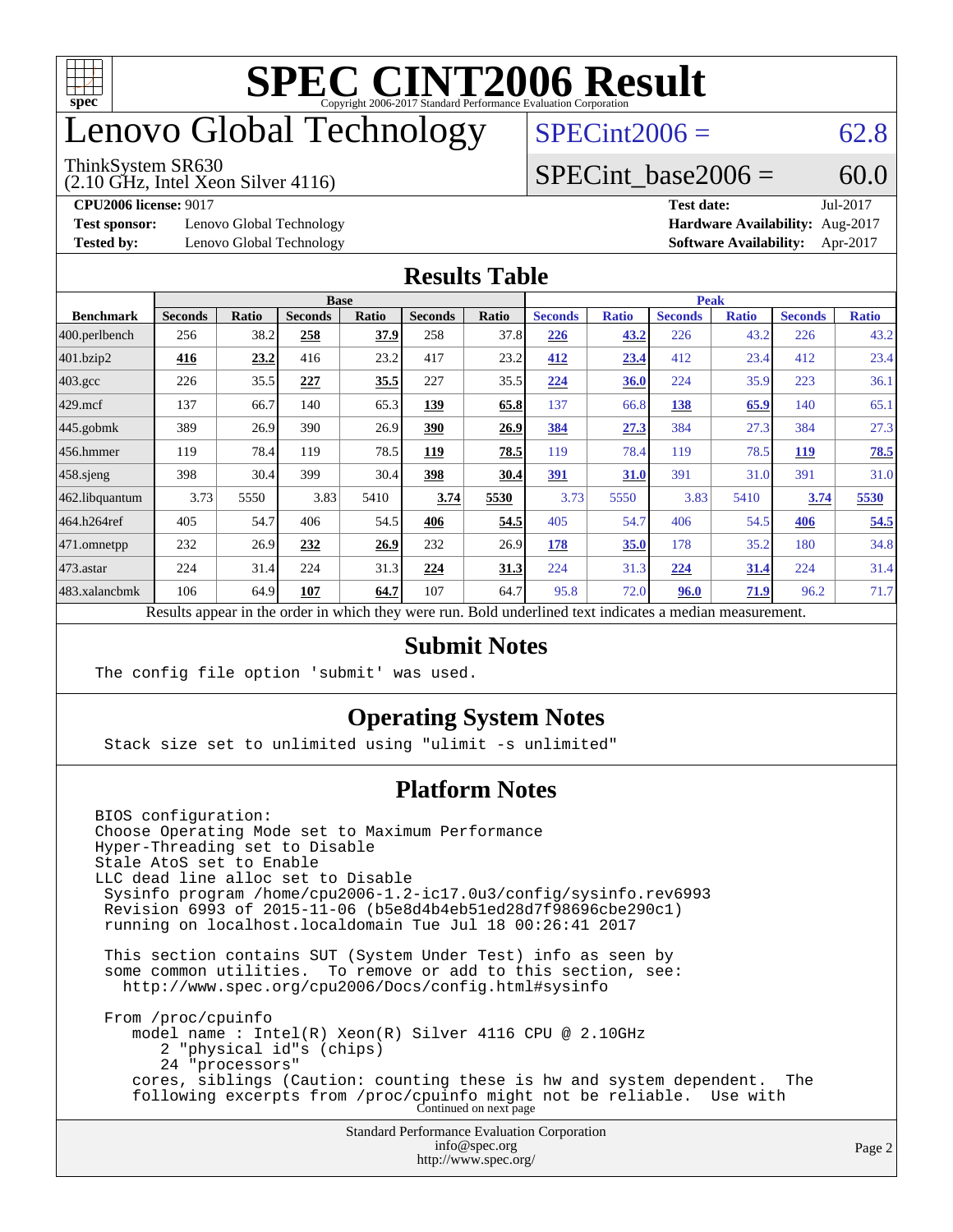

### enovo Global Technology

ThinkSystem SR630

 $SPECint2006 = 62.8$  $SPECint2006 = 62.8$ 

(2.10 GHz, Intel Xeon Silver 4116)

SPECint base2006 =  $60.0$ 

**[Test sponsor:](http://www.spec.org/auto/cpu2006/Docs/result-fields.html#Testsponsor)** Lenovo Global Technology **[Hardware Availability:](http://www.spec.org/auto/cpu2006/Docs/result-fields.html#HardwareAvailability)** Aug-2017 **[Tested by:](http://www.spec.org/auto/cpu2006/Docs/result-fields.html#Testedby)** Lenovo Global Technology **[Software Availability:](http://www.spec.org/auto/cpu2006/Docs/result-fields.html#SoftwareAvailability)** Apr-2017

**[CPU2006 license:](http://www.spec.org/auto/cpu2006/Docs/result-fields.html#CPU2006license)** 9017 **[Test date:](http://www.spec.org/auto/cpu2006/Docs/result-fields.html#Testdate)** Jul-2017

#### **[Platform Notes \(Continued\)](http://www.spec.org/auto/cpu2006/Docs/result-fields.html#PlatformNotes)**

 caution.) cpu cores : 12 siblings : 12 physical 0: cores 0 1 2 3 4 5 8 9 10 11 12 13 physical 1: cores 0 1 2 3 4 5 8 9 10 11 12 13 cache size : 16896 KB From /proc/meminfo MemTotal: 395896088 kB HugePages\_Total: 0<br>Hugepagesize: 2048 kB Hugepagesize: From /etc/\*release\* /etc/\*version\* os-release: NAME="Red Hat Enterprise Linux Server" VERSION="7.3 (Maipo)" ID="rhel" ID\_LIKE="fedora" VERSION\_ID="7.3" PRETTY\_NAME="Red Hat Enterprise Linux Server 7.3 (Maipo)" ANSI\_COLOR="0;31" CPE\_NAME="cpe:/o:redhat:enterprise\_linux:7.3:GA:server" redhat-release: Red Hat Enterprise Linux Server release 7.3 (Maipo) system-release: Red Hat Enterprise Linux Server release 7.3 (Maipo) system-release-cpe: cpe:/o:redhat:enterprise\_linux:7.3:ga:server uname -a: Linux localhost.localdomain 3.10.0-514.el7.x86\_64 #1 SMP Wed Oct 19 11:24:13 EDT 2016 x86\_64 x86\_64 x86\_64 GNU/Linux run-level 3 Jul 18 00:26 SPEC is set to: /home/cpu2006-1.2-ic17.0u3 Filesystem Type Size Used Avail Use% Mounted on<br>
/dev/sdb3 xfs 743G 11G 733G 2% / /dev/sdb3 xfs 743G 11G 733G 2% / Additional information from dmidecode: Warning: Use caution when you interpret this section. The 'dmidecode' program reads system data which is "intended to allow hardware to be accurately determined", but the intent may not be met, as there are frequent changes to hardware, firmware, and the "DMTF SMBIOS" standard. BIOS Lenovo -[IVE109Q-1.00]- 06/28/2017 Memory: 24x Samsung M393A2K43BB1-CTD 16 GB 2 rank 2666 MHz, configured at 2400 MHz (End of data from sysinfo program)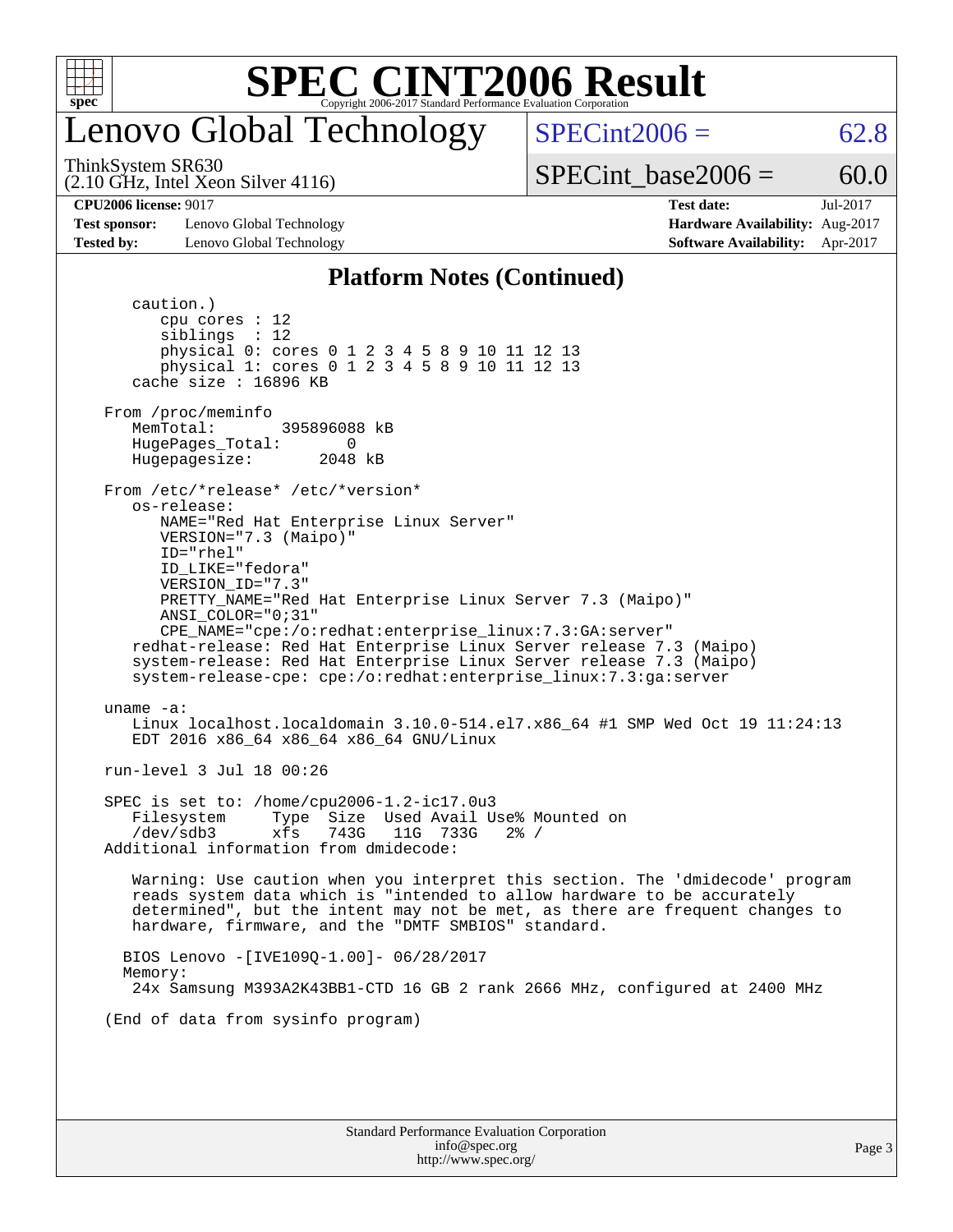

## enovo Global Technology

 $SPECint2006 = 62.8$  $SPECint2006 = 62.8$ 

(2.10 GHz, Intel Xeon Silver 4116) ThinkSystem SR630

SPECint base2006 =  $60.0$ 

**[Test sponsor:](http://www.spec.org/auto/cpu2006/Docs/result-fields.html#Testsponsor)** Lenovo Global Technology **[Hardware Availability:](http://www.spec.org/auto/cpu2006/Docs/result-fields.html#HardwareAvailability)** Aug-2017 **[Tested by:](http://www.spec.org/auto/cpu2006/Docs/result-fields.html#Testedby)** Lenovo Global Technology **[Software Availability:](http://www.spec.org/auto/cpu2006/Docs/result-fields.html#SoftwareAvailability)** Apr-2017

**[CPU2006 license:](http://www.spec.org/auto/cpu2006/Docs/result-fields.html#CPU2006license)** 9017 **[Test date:](http://www.spec.org/auto/cpu2006/Docs/result-fields.html#Testdate)** Jul-2017

#### **[General Notes](http://www.spec.org/auto/cpu2006/Docs/result-fields.html#GeneralNotes)**

Environment variables set by runspec before the start of the run: KMP AFFINITY = "granularity=fine, compact,  $0,3$ " LD\_LIBRARY\_PATH = "/home/cpu2006-1.2-ic17.0u3/lib/ia32:/home/cpu2006-1.2-ic17.0u3/lib/intel64:/home/cpu2006-1.2-ic17.0u3/sh10.2" OMP\_NUM\_THREADS = "24"

 Binaries compiled on a system with 1x Intel Core i7-4790 CPU + 32GB RAM memory using Redhat Enterprise Linux 7.2 Transparent Huge Pages enabled by default. Filesystem page cache cleared with: shell invocation of 'sync; echo 3 > /proc/sys/vm/drop\_caches' prior to run

### **[Base Compiler Invocation](http://www.spec.org/auto/cpu2006/Docs/result-fields.html#BaseCompilerInvocation)**

[C benchmarks](http://www.spec.org/auto/cpu2006/Docs/result-fields.html#Cbenchmarks): [icc -m64](http://www.spec.org/cpu2006/results/res2017q4/cpu2006-20170918-49478.flags.html#user_CCbase_intel_icc_64bit_bda6cc9af1fdbb0edc3795bac97ada53)

[C++ benchmarks:](http://www.spec.org/auto/cpu2006/Docs/result-fields.html#CXXbenchmarks) [icpc -m64](http://www.spec.org/cpu2006/results/res2017q4/cpu2006-20170918-49478.flags.html#user_CXXbase_intel_icpc_64bit_fc66a5337ce925472a5c54ad6a0de310)

### **[Base Portability Flags](http://www.spec.org/auto/cpu2006/Docs/result-fields.html#BasePortabilityFlags)**

 400.perlbench: [-DSPEC\\_CPU\\_LP64](http://www.spec.org/cpu2006/results/res2017q4/cpu2006-20170918-49478.flags.html#b400.perlbench_basePORTABILITY_DSPEC_CPU_LP64) [-DSPEC\\_CPU\\_LINUX\\_X64](http://www.spec.org/cpu2006/results/res2017q4/cpu2006-20170918-49478.flags.html#b400.perlbench_baseCPORTABILITY_DSPEC_CPU_LINUX_X64) 401.bzip2: [-DSPEC\\_CPU\\_LP64](http://www.spec.org/cpu2006/results/res2017q4/cpu2006-20170918-49478.flags.html#suite_basePORTABILITY401_bzip2_DSPEC_CPU_LP64) 403.gcc: [-DSPEC\\_CPU\\_LP64](http://www.spec.org/cpu2006/results/res2017q4/cpu2006-20170918-49478.flags.html#suite_basePORTABILITY403_gcc_DSPEC_CPU_LP64) 429.mcf: [-DSPEC\\_CPU\\_LP64](http://www.spec.org/cpu2006/results/res2017q4/cpu2006-20170918-49478.flags.html#suite_basePORTABILITY429_mcf_DSPEC_CPU_LP64) 445.gobmk: [-DSPEC\\_CPU\\_LP64](http://www.spec.org/cpu2006/results/res2017q4/cpu2006-20170918-49478.flags.html#suite_basePORTABILITY445_gobmk_DSPEC_CPU_LP64) 456.hmmer: [-DSPEC\\_CPU\\_LP64](http://www.spec.org/cpu2006/results/res2017q4/cpu2006-20170918-49478.flags.html#suite_basePORTABILITY456_hmmer_DSPEC_CPU_LP64) 458.sjeng: [-DSPEC\\_CPU\\_LP64](http://www.spec.org/cpu2006/results/res2017q4/cpu2006-20170918-49478.flags.html#suite_basePORTABILITY458_sjeng_DSPEC_CPU_LP64) 462.libquantum: [-DSPEC\\_CPU\\_LP64](http://www.spec.org/cpu2006/results/res2017q4/cpu2006-20170918-49478.flags.html#suite_basePORTABILITY462_libquantum_DSPEC_CPU_LP64) [-DSPEC\\_CPU\\_LINUX](http://www.spec.org/cpu2006/results/res2017q4/cpu2006-20170918-49478.flags.html#b462.libquantum_baseCPORTABILITY_DSPEC_CPU_LINUX) 464.h264ref: [-DSPEC\\_CPU\\_LP64](http://www.spec.org/cpu2006/results/res2017q4/cpu2006-20170918-49478.flags.html#suite_basePORTABILITY464_h264ref_DSPEC_CPU_LP64) 471.omnetpp: [-DSPEC\\_CPU\\_LP64](http://www.spec.org/cpu2006/results/res2017q4/cpu2006-20170918-49478.flags.html#suite_basePORTABILITY471_omnetpp_DSPEC_CPU_LP64) 473.astar: [-DSPEC\\_CPU\\_LP64](http://www.spec.org/cpu2006/results/res2017q4/cpu2006-20170918-49478.flags.html#suite_basePORTABILITY473_astar_DSPEC_CPU_LP64) 483.xalancbmk: [-DSPEC\\_CPU\\_LP64](http://www.spec.org/cpu2006/results/res2017q4/cpu2006-20170918-49478.flags.html#suite_basePORTABILITY483_xalancbmk_DSPEC_CPU_LP64) [-DSPEC\\_CPU\\_LINUX](http://www.spec.org/cpu2006/results/res2017q4/cpu2006-20170918-49478.flags.html#b483.xalancbmk_baseCXXPORTABILITY_DSPEC_CPU_LINUX)

### **[Base Optimization Flags](http://www.spec.org/auto/cpu2006/Docs/result-fields.html#BaseOptimizationFlags)**

[C benchmarks](http://www.spec.org/auto/cpu2006/Docs/result-fields.html#Cbenchmarks):

[-xCORE-AVX2](http://www.spec.org/cpu2006/results/res2017q4/cpu2006-20170918-49478.flags.html#user_CCbase_f-xCORE-AVX2) [-ipo](http://www.spec.org/cpu2006/results/res2017q4/cpu2006-20170918-49478.flags.html#user_CCbase_f-ipo) [-O3](http://www.spec.org/cpu2006/results/res2017q4/cpu2006-20170918-49478.flags.html#user_CCbase_f-O3) [-no-prec-div](http://www.spec.org/cpu2006/results/res2017q4/cpu2006-20170918-49478.flags.html#user_CCbase_f-no-prec-div) [-parallel](http://www.spec.org/cpu2006/results/res2017q4/cpu2006-20170918-49478.flags.html#user_CCbase_f-parallel) [-qopt-prefetch](http://www.spec.org/cpu2006/results/res2017q4/cpu2006-20170918-49478.flags.html#user_CCbase_f-qopt-prefetch) [-auto-p32](http://www.spec.org/cpu2006/results/res2017q4/cpu2006-20170918-49478.flags.html#user_CCbase_f-auto-p32)

[C++ benchmarks:](http://www.spec.org/auto/cpu2006/Docs/result-fields.html#CXXbenchmarks)

[-xCORE-AVX2](http://www.spec.org/cpu2006/results/res2017q4/cpu2006-20170918-49478.flags.html#user_CXXbase_f-xCORE-AVX2) [-ipo](http://www.spec.org/cpu2006/results/res2017q4/cpu2006-20170918-49478.flags.html#user_CXXbase_f-ipo) [-O3](http://www.spec.org/cpu2006/results/res2017q4/cpu2006-20170918-49478.flags.html#user_CXXbase_f-O3) [-no-prec-div](http://www.spec.org/cpu2006/results/res2017q4/cpu2006-20170918-49478.flags.html#user_CXXbase_f-no-prec-div) [-qopt-prefetch](http://www.spec.org/cpu2006/results/res2017q4/cpu2006-20170918-49478.flags.html#user_CXXbase_f-qopt-prefetch) [-auto-p32](http://www.spec.org/cpu2006/results/res2017q4/cpu2006-20170918-49478.flags.html#user_CXXbase_f-auto-p32) [-Wl,-z,muldefs](http://www.spec.org/cpu2006/results/res2017q4/cpu2006-20170918-49478.flags.html#user_CXXbase_link_force_multiple1_74079c344b956b9658436fd1b6dd3a8a) [-L/sh10.2 -lsmartheap64](http://www.spec.org/cpu2006/results/res2017q4/cpu2006-20170918-49478.flags.html#user_CXXbase_SmartHeap64_63911d860fc08c15fa1d5bf319b9d8d5)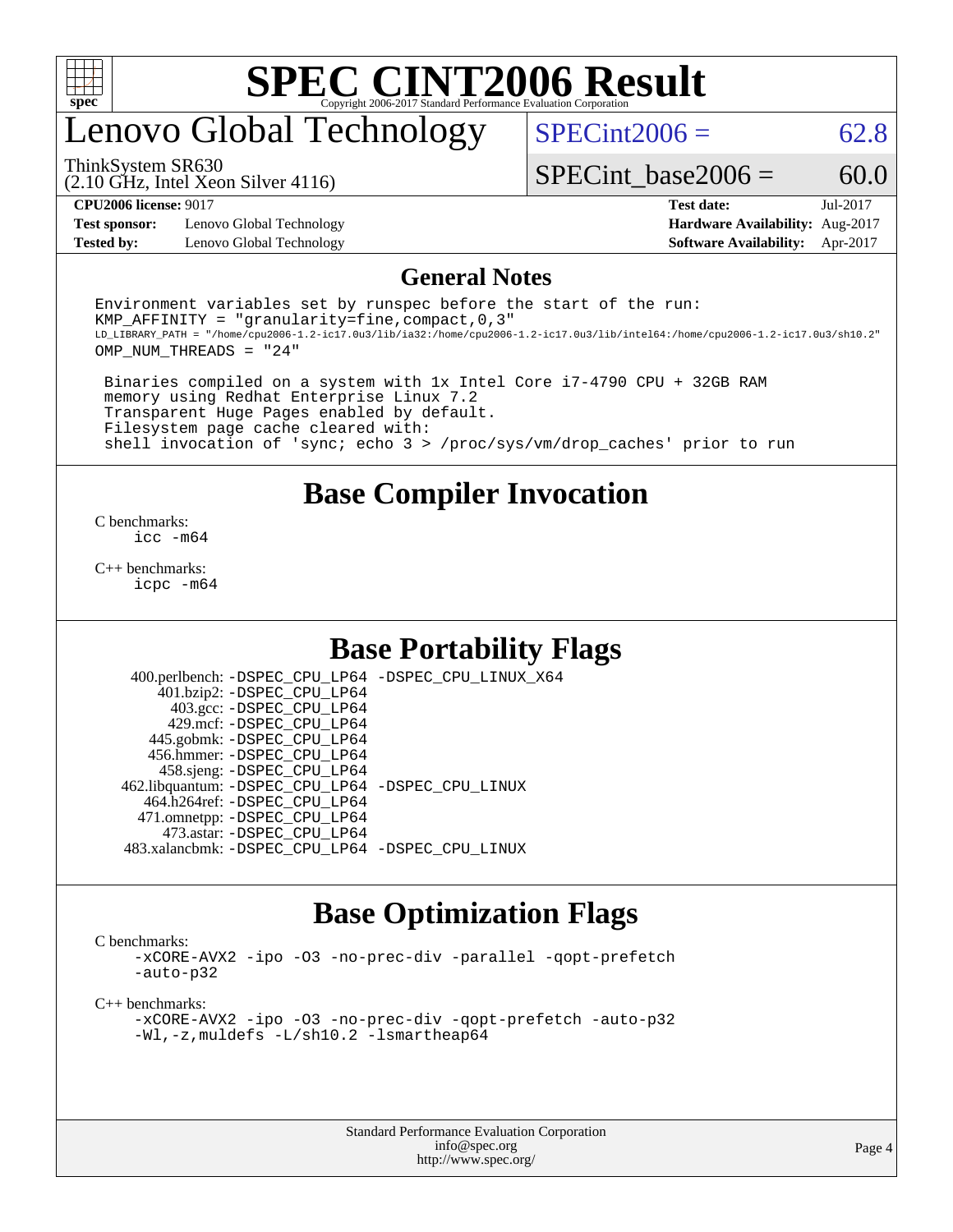

## enovo Global Technology

ThinkSystem SR630

(2.10 GHz, Intel Xeon Silver 4116)

 $SPECint2006 = 62.8$  $SPECint2006 = 62.8$ 

SPECint base2006 =  $60.0$ 

**[Test sponsor:](http://www.spec.org/auto/cpu2006/Docs/result-fields.html#Testsponsor)** Lenovo Global Technology **[Hardware Availability:](http://www.spec.org/auto/cpu2006/Docs/result-fields.html#HardwareAvailability)** Aug-2017 **[Tested by:](http://www.spec.org/auto/cpu2006/Docs/result-fields.html#Testedby)** Lenovo Global Technology **[Software Availability:](http://www.spec.org/auto/cpu2006/Docs/result-fields.html#SoftwareAvailability)** Apr-2017

**[CPU2006 license:](http://www.spec.org/auto/cpu2006/Docs/result-fields.html#CPU2006license)** 9017 **[Test date:](http://www.spec.org/auto/cpu2006/Docs/result-fields.html#Testdate)** Jul-2017

### **[Base Other Flags](http://www.spec.org/auto/cpu2006/Docs/result-fields.html#BaseOtherFlags)**

[C benchmarks](http://www.spec.org/auto/cpu2006/Docs/result-fields.html#Cbenchmarks):

403.gcc: [-Dalloca=\\_alloca](http://www.spec.org/cpu2006/results/res2017q4/cpu2006-20170918-49478.flags.html#b403.gcc_baseEXTRA_CFLAGS_Dalloca_be3056838c12de2578596ca5467af7f3)

### **[Peak Compiler Invocation](http://www.spec.org/auto/cpu2006/Docs/result-fields.html#PeakCompilerInvocation)**

[C benchmarks \(except as noted below\)](http://www.spec.org/auto/cpu2006/Docs/result-fields.html#Cbenchmarksexceptasnotedbelow):

[icc -m64](http://www.spec.org/cpu2006/results/res2017q4/cpu2006-20170918-49478.flags.html#user_CCpeak_intel_icc_64bit_bda6cc9af1fdbb0edc3795bac97ada53)

400.perlbench: [icc -m32 -L/opt/intel/compilers\\_and\\_libraries\\_2017/linux/lib/ia32](http://www.spec.org/cpu2006/results/res2017q4/cpu2006-20170918-49478.flags.html#user_peakCCLD400_perlbench_intel_icc_c29f3ff5a7ed067b11e4ec10a03f03ae)

445.gobmk: [icc -m32 -L/opt/intel/compilers\\_and\\_libraries\\_2017/linux/lib/ia32](http://www.spec.org/cpu2006/results/res2017q4/cpu2006-20170918-49478.flags.html#user_peakCCLD445_gobmk_intel_icc_c29f3ff5a7ed067b11e4ec10a03f03ae)

[C++ benchmarks \(except as noted below\):](http://www.spec.org/auto/cpu2006/Docs/result-fields.html#CXXbenchmarksexceptasnotedbelow)

[icc -m32 -L/opt/intel/compilers\\_and\\_libraries\\_2017/linux/lib/ia32](http://www.spec.org/cpu2006/results/res2017q4/cpu2006-20170918-49478.flags.html#user_CXXpeak_intel_icc_c29f3ff5a7ed067b11e4ec10a03f03ae)

473.astar: [icpc -m64](http://www.spec.org/cpu2006/results/res2017q4/cpu2006-20170918-49478.flags.html#user_peakCXXLD473_astar_intel_icpc_64bit_fc66a5337ce925472a5c54ad6a0de310)

### **[Peak Portability Flags](http://www.spec.org/auto/cpu2006/Docs/result-fields.html#PeakPortabilityFlags)**

 400.perlbench: [-D\\_FILE\\_OFFSET\\_BITS=64](http://www.spec.org/cpu2006/results/res2017q4/cpu2006-20170918-49478.flags.html#user_peakPORTABILITY400_perlbench_file_offset_bits_64_438cf9856305ebd76870a2c6dc2689ab) [-DSPEC\\_CPU\\_LINUX\\_IA32](http://www.spec.org/cpu2006/results/res2017q4/cpu2006-20170918-49478.flags.html#b400.perlbench_peakCPORTABILITY_DSPEC_CPU_LINUX_IA32) 401.bzip2: [-DSPEC\\_CPU\\_LP64](http://www.spec.org/cpu2006/results/res2017q4/cpu2006-20170918-49478.flags.html#suite_peakPORTABILITY401_bzip2_DSPEC_CPU_LP64) 403.gcc: [-DSPEC\\_CPU\\_LP64](http://www.spec.org/cpu2006/results/res2017q4/cpu2006-20170918-49478.flags.html#suite_peakPORTABILITY403_gcc_DSPEC_CPU_LP64) 429.mcf: [-DSPEC\\_CPU\\_LP64](http://www.spec.org/cpu2006/results/res2017q4/cpu2006-20170918-49478.flags.html#suite_peakPORTABILITY429_mcf_DSPEC_CPU_LP64) 445.gobmk: [-D\\_FILE\\_OFFSET\\_BITS=64](http://www.spec.org/cpu2006/results/res2017q4/cpu2006-20170918-49478.flags.html#user_peakPORTABILITY445_gobmk_file_offset_bits_64_438cf9856305ebd76870a2c6dc2689ab) 456.hmmer: [-DSPEC\\_CPU\\_LP64](http://www.spec.org/cpu2006/results/res2017q4/cpu2006-20170918-49478.flags.html#suite_peakPORTABILITY456_hmmer_DSPEC_CPU_LP64) 458.sjeng: [-DSPEC\\_CPU\\_LP64](http://www.spec.org/cpu2006/results/res2017q4/cpu2006-20170918-49478.flags.html#suite_peakPORTABILITY458_sjeng_DSPEC_CPU_LP64) 462.libquantum: [-DSPEC\\_CPU\\_LP64](http://www.spec.org/cpu2006/results/res2017q4/cpu2006-20170918-49478.flags.html#suite_peakPORTABILITY462_libquantum_DSPEC_CPU_LP64) [-DSPEC\\_CPU\\_LINUX](http://www.spec.org/cpu2006/results/res2017q4/cpu2006-20170918-49478.flags.html#b462.libquantum_peakCPORTABILITY_DSPEC_CPU_LINUX) 464.h264ref: [-DSPEC\\_CPU\\_LP64](http://www.spec.org/cpu2006/results/res2017q4/cpu2006-20170918-49478.flags.html#suite_peakPORTABILITY464_h264ref_DSPEC_CPU_LP64) 471.omnetpp: [-D\\_FILE\\_OFFSET\\_BITS=64](http://www.spec.org/cpu2006/results/res2017q4/cpu2006-20170918-49478.flags.html#user_peakPORTABILITY471_omnetpp_file_offset_bits_64_438cf9856305ebd76870a2c6dc2689ab) 473.astar: [-DSPEC\\_CPU\\_LP64](http://www.spec.org/cpu2006/results/res2017q4/cpu2006-20170918-49478.flags.html#suite_peakPORTABILITY473_astar_DSPEC_CPU_LP64) 483.xalancbmk: [-D\\_FILE\\_OFFSET\\_BITS=64](http://www.spec.org/cpu2006/results/res2017q4/cpu2006-20170918-49478.flags.html#user_peakPORTABILITY483_xalancbmk_file_offset_bits_64_438cf9856305ebd76870a2c6dc2689ab) [-DSPEC\\_CPU\\_LINUX](http://www.spec.org/cpu2006/results/res2017q4/cpu2006-20170918-49478.flags.html#b483.xalancbmk_peakCXXPORTABILITY_DSPEC_CPU_LINUX)

### **[Peak Optimization Flags](http://www.spec.org/auto/cpu2006/Docs/result-fields.html#PeakOptimizationFlags)**

[C benchmarks](http://www.spec.org/auto/cpu2006/Docs/result-fields.html#Cbenchmarks):

 400.perlbench: [-prof-gen](http://www.spec.org/cpu2006/results/res2017q4/cpu2006-20170918-49478.flags.html#user_peakPASS1_CFLAGSPASS1_LDCFLAGS400_perlbench_prof_gen_e43856698f6ca7b7e442dfd80e94a8fc)(pass 1) [-prof-use](http://www.spec.org/cpu2006/results/res2017q4/cpu2006-20170918-49478.flags.html#user_peakPASS2_CFLAGSPASS2_LDCFLAGS400_perlbench_prof_use_bccf7792157ff70d64e32fe3e1250b55)(pass 2) [-xCORE-AVX2](http://www.spec.org/cpu2006/results/res2017q4/cpu2006-20170918-49478.flags.html#user_peakPASS2_CFLAGSPASS2_LDCFLAGS400_perlbench_f-xCORE-AVX2)(pass 2) [-par-num-threads=1](http://www.spec.org/cpu2006/results/res2017q4/cpu2006-20170918-49478.flags.html#user_peakPASS1_CFLAGSPASS1_LDCFLAGS400_perlbench_par_num_threads_786a6ff141b4e9e90432e998842df6c2)(pass 1) [-ipo](http://www.spec.org/cpu2006/results/res2017q4/cpu2006-20170918-49478.flags.html#user_peakPASS2_CFLAGSPASS2_LDCFLAGS400_perlbench_f-ipo)(pass 2) [-O3](http://www.spec.org/cpu2006/results/res2017q4/cpu2006-20170918-49478.flags.html#user_peakPASS2_CFLAGSPASS2_LDCFLAGS400_perlbench_f-O3)(pass 2) [-no-prec-div](http://www.spec.org/cpu2006/results/res2017q4/cpu2006-20170918-49478.flags.html#user_peakPASS2_CFLAGSPASS2_LDCFLAGS400_perlbench_f-no-prec-div)(pass 2) [-qopt-prefetch](http://www.spec.org/cpu2006/results/res2017q4/cpu2006-20170918-49478.flags.html#user_peakCOPTIMIZE400_perlbench_f-qopt-prefetch)

 401.bzip2: [-prof-gen](http://www.spec.org/cpu2006/results/res2017q4/cpu2006-20170918-49478.flags.html#user_peakPASS1_CFLAGSPASS1_LDCFLAGS401_bzip2_prof_gen_e43856698f6ca7b7e442dfd80e94a8fc)(pass 1) [-prof-use](http://www.spec.org/cpu2006/results/res2017q4/cpu2006-20170918-49478.flags.html#user_peakPASS2_CFLAGSPASS2_LDCFLAGS401_bzip2_prof_use_bccf7792157ff70d64e32fe3e1250b55)(pass 2) [-xCORE-AVX2](http://www.spec.org/cpu2006/results/res2017q4/cpu2006-20170918-49478.flags.html#user_peakPASS2_CFLAGSPASS2_LDCFLAGS401_bzip2_f-xCORE-AVX2)(pass 2)  $-par-num-threads=1(pass 1) -ipo(pass 2) -O3(pass 2)$  $-par-num-threads=1(pass 1) -ipo(pass 2) -O3(pass 2)$  $-par-num-threads=1(pass 1) -ipo(pass 2) -O3(pass 2)$  $-par-num-threads=1(pass 1) -ipo(pass 2) -O3(pass 2)$  $-par-num-threads=1(pass 1) -ipo(pass 2) -O3(pass 2)$  $-par-num-threads=1(pass 1) -ipo(pass 2) -O3(pass 2)$ [-no-prec-div](http://www.spec.org/cpu2006/results/res2017q4/cpu2006-20170918-49478.flags.html#user_peakCOPTIMIZEPASS2_CFLAGSPASS2_LDCFLAGS401_bzip2_f-no-prec-div) [-auto-ilp32](http://www.spec.org/cpu2006/results/res2017q4/cpu2006-20170918-49478.flags.html#user_peakCOPTIMIZE401_bzip2_f-auto-ilp32) [-qopt-prefetch](http://www.spec.org/cpu2006/results/res2017q4/cpu2006-20170918-49478.flags.html#user_peakCOPTIMIZE401_bzip2_f-qopt-prefetch)

Continued on next page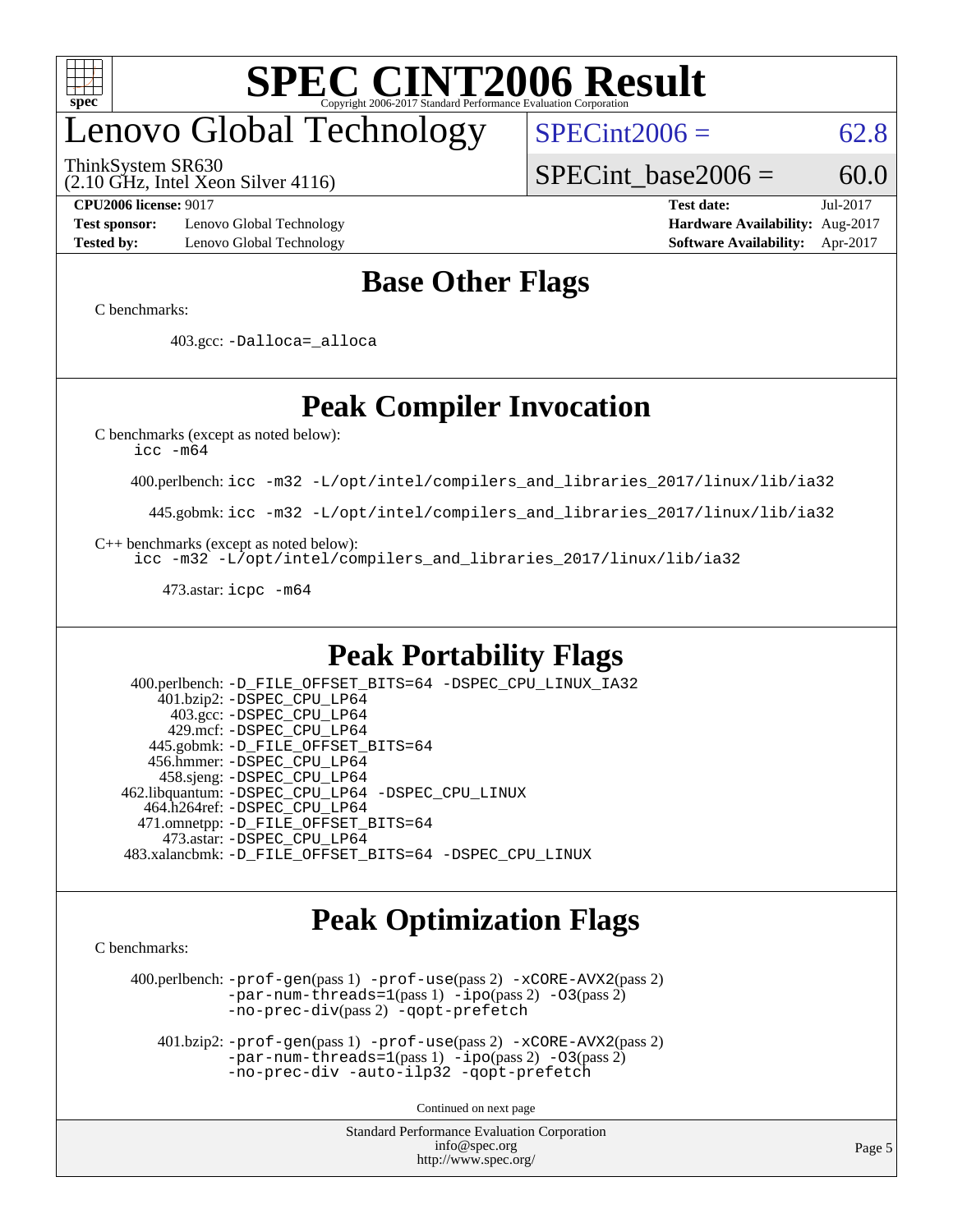

## enovo Global Technology

ThinkSystem SR630

 $SPECint2006 = 62.8$  $SPECint2006 = 62.8$ 

(2.10 GHz, Intel Xeon Silver 4116)

SPECint base2006 =  $60.0$ 

**[Test sponsor:](http://www.spec.org/auto/cpu2006/Docs/result-fields.html#Testsponsor)** Lenovo Global Technology **[Hardware Availability:](http://www.spec.org/auto/cpu2006/Docs/result-fields.html#HardwareAvailability)** Aug-2017 **[Tested by:](http://www.spec.org/auto/cpu2006/Docs/result-fields.html#Testedby)** Lenovo Global Technology **[Software Availability:](http://www.spec.org/auto/cpu2006/Docs/result-fields.html#SoftwareAvailability)** Apr-2017

**[CPU2006 license:](http://www.spec.org/auto/cpu2006/Docs/result-fields.html#CPU2006license)** 9017 **[Test date:](http://www.spec.org/auto/cpu2006/Docs/result-fields.html#Testdate)** Jul-2017

### **[Peak Optimization Flags \(Continued\)](http://www.spec.org/auto/cpu2006/Docs/result-fields.html#PeakOptimizationFlags)**

| $403.\text{sec}: -x \text{CORE-AVX2}$ -ipo -03 -no-prec-div -inline-calloc<br>-qopt-malloc-options=3 -auto-ilp32                                                                                                                                   |  |
|----------------------------------------------------------------------------------------------------------------------------------------------------------------------------------------------------------------------------------------------------|--|
| 429.mcf: -xCORE-AVX2 -ipo -03 -no-prec-div -parallel<br>-gopt-prefetch -auto-p32                                                                                                                                                                   |  |
| 445.gobmk: -prof-gen(pass 1) -prof-use(pass 2) -xCORE-AVX2(pass 2)<br>$-par-num-threads=1(pass 1) -ipo(pass 2) -03(pass 2)$<br>$-no\text{-}prec\text{-div}(pass 2)$                                                                                |  |
| $456.$ hmmer: basepeak = yes                                                                                                                                                                                                                       |  |
| 458.sjeng: -prof-gen(pass 1) -prof-use(pass 2) -xCORE-AVX2(pass 2)<br>$-par-num-threads=1(pass 1) -ipo(pass 2) -03(pass 2)$<br>-no-prec-div(pass 2) -unroll4                                                                                       |  |
| $462$ .libquantum: basepeak = yes                                                                                                                                                                                                                  |  |
| $464.h264$ ref: basepeak = yes                                                                                                                                                                                                                     |  |
| $C_{++}$ benchmarks:                                                                                                                                                                                                                               |  |
| 471.omnetpp: $-$ prof $-$ gen(pass 1) $-$ prof $-$ use(pass 2) $-$ xCORE $-$ AVX2(pass 2)<br>$-par-num-threads=1(pass 1) -ipo(pass 2) -03(pass 2)$<br>-no-prec-div(pass 2) -qopt-ra-region-strategy=block<br>-Wl,-z, muldefs -L/sh10.2 -lsmartheap |  |
| 473.astar: -xCORE-AVX2 -ipo -03 -no-prec-div -gopt-prefetch<br>$-$ auto-p32 -Wl,-z, muldefs -L/sh10.2 -lsmartheap64                                                                                                                                |  |
| 483.xalancbmk: -xCORE-AVX2 -ipo -03 -no-prec-div -qopt-prefetch<br>-Wl,-z, muldefs -L/sh10.2 -lsmartheap                                                                                                                                           |  |

### **[Peak Other Flags](http://www.spec.org/auto/cpu2006/Docs/result-fields.html#PeakOtherFlags)**

[C benchmarks](http://www.spec.org/auto/cpu2006/Docs/result-fields.html#Cbenchmarks):

403.gcc: [-Dalloca=\\_alloca](http://www.spec.org/cpu2006/results/res2017q4/cpu2006-20170918-49478.flags.html#b403.gcc_peakEXTRA_CFLAGS_Dalloca_be3056838c12de2578596ca5467af7f3)

The flags files that were used to format this result can be browsed at <http://www.spec.org/cpu2006/flags/Intel-ic17.0-official-linux64-revF.html> <http://www.spec.org/cpu2006/flags/Lenovo-Platform-Flags-V1.2-SKL-C.20171004.html>

You can also download the XML flags sources by saving the following links:

<http://www.spec.org/cpu2006/flags/Intel-ic17.0-official-linux64-revF.xml> <http://www.spec.org/cpu2006/flags/Lenovo-Platform-Flags-V1.2-SKL-C.20171004.xml>